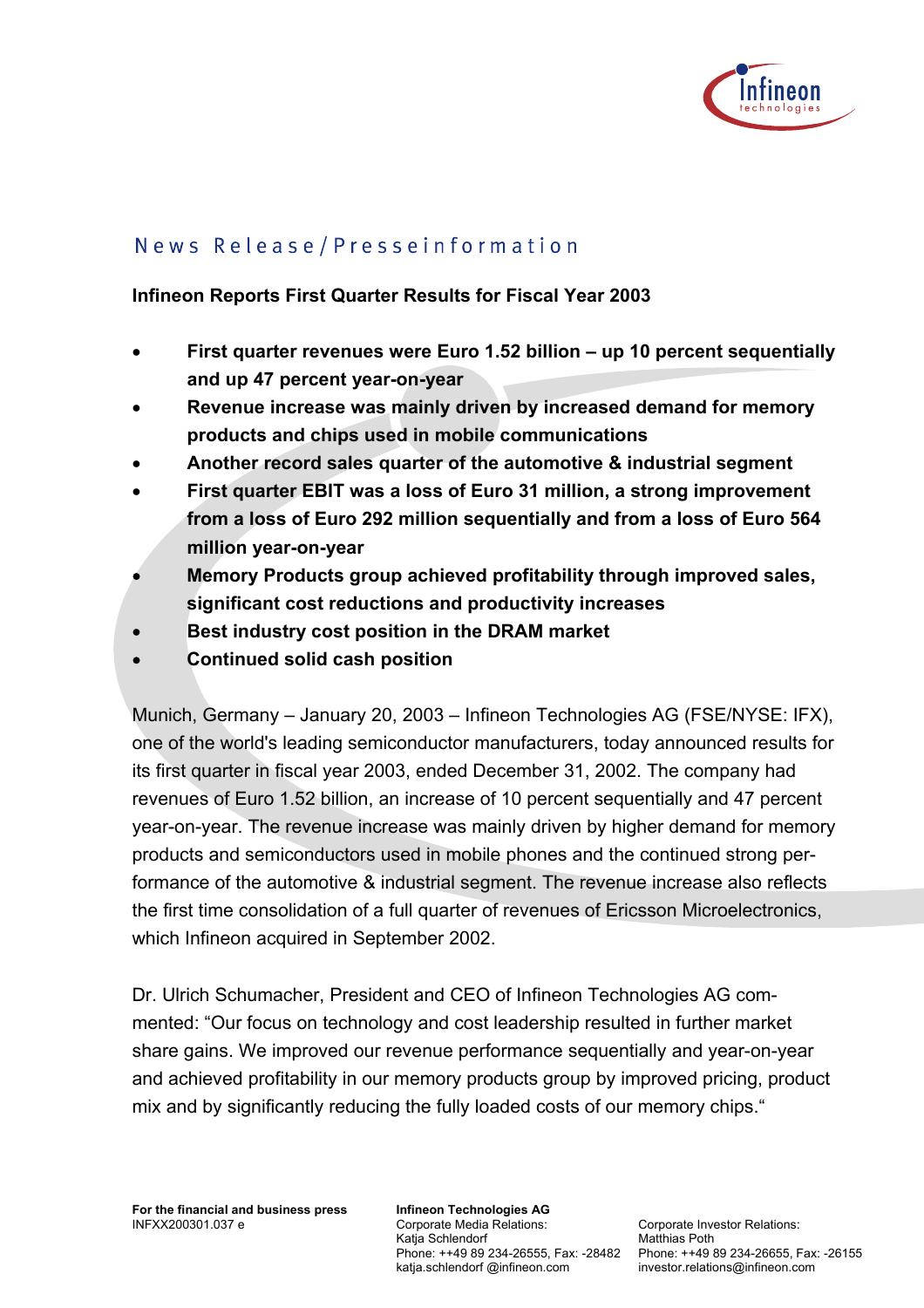Quarterly EBIT (earnings before interest and taxes) was a loss of Euro 31 million, a strong improvement from a loss of Euro 292 million in the previous quarter, which included exceptional effects of 119 million Euro, and from a loss of Euro 564 million in the first quarter of the last fiscal year. The improved earnings performance was mainly due to further cost reductions in the memory product segment and a shift in sales towards higher margins products.

Net loss amounted to Euro 40 million compared to a net loss of Euro 506 million in the previous quarter, which included a non-cash charge of Euro 275 million to establish a deferred tax valuation allowance. The first quarter tax expense continues to reflect a valuation allowance for tax losses incurred in certain tax jurisdictions according to US GAAP. Basic and diluted loss per share for the first quarter of fiscal year 2003 was Euro 0.06, improving from a loss per share of Euro 0.72 in the previous quarter and Euro 0.48 year-on-year.

Expenditures for Research and Development in the first quarter totaled Euro 265 million, or 17 percent of sales, down from Euro 292 million sequentially. The reduction is principally due to in-process research and development charges in the previous quarter of Euro 37 million. "With our continued investment in R&D and advanced manufacturing processes we have significantly improved our productivity and reduced production costs, particularly for memory products," said Dr. Schumacher.

SG&A expenses totaled Euro 172 million or 11 percent of total revenues, compared to Euro 163 million or 12 percent of total revenues in the previous quarter.

Infineon's gross cash position, representing cash and cash equivalents, marketable securities, and restricted cash, amounted to Euro 1.6 billion, down sequentially from Euro 2 billion. The decrease in gross cash was mainly due to investments for 300mm volume production and for the introduction of the next shrink to 0.11 micron technology, the build-up of inventories, principally in memory products, and a volume related increase in accounts receivable.

Revenues outside Europe constituted 54 percent of total revenues, up from 53 percent in the previous quarter, reflecting Infineon's increased market penetration in Asia and Japan. As of December 31, 2002, Infineon had approximately 30,900 employees worldwide, including about 5,400 engaged in research and development.

**Infineon Technologies AG**  Corporate Media Relations: Katja Schlendorf katja.schlendorf @infineon.com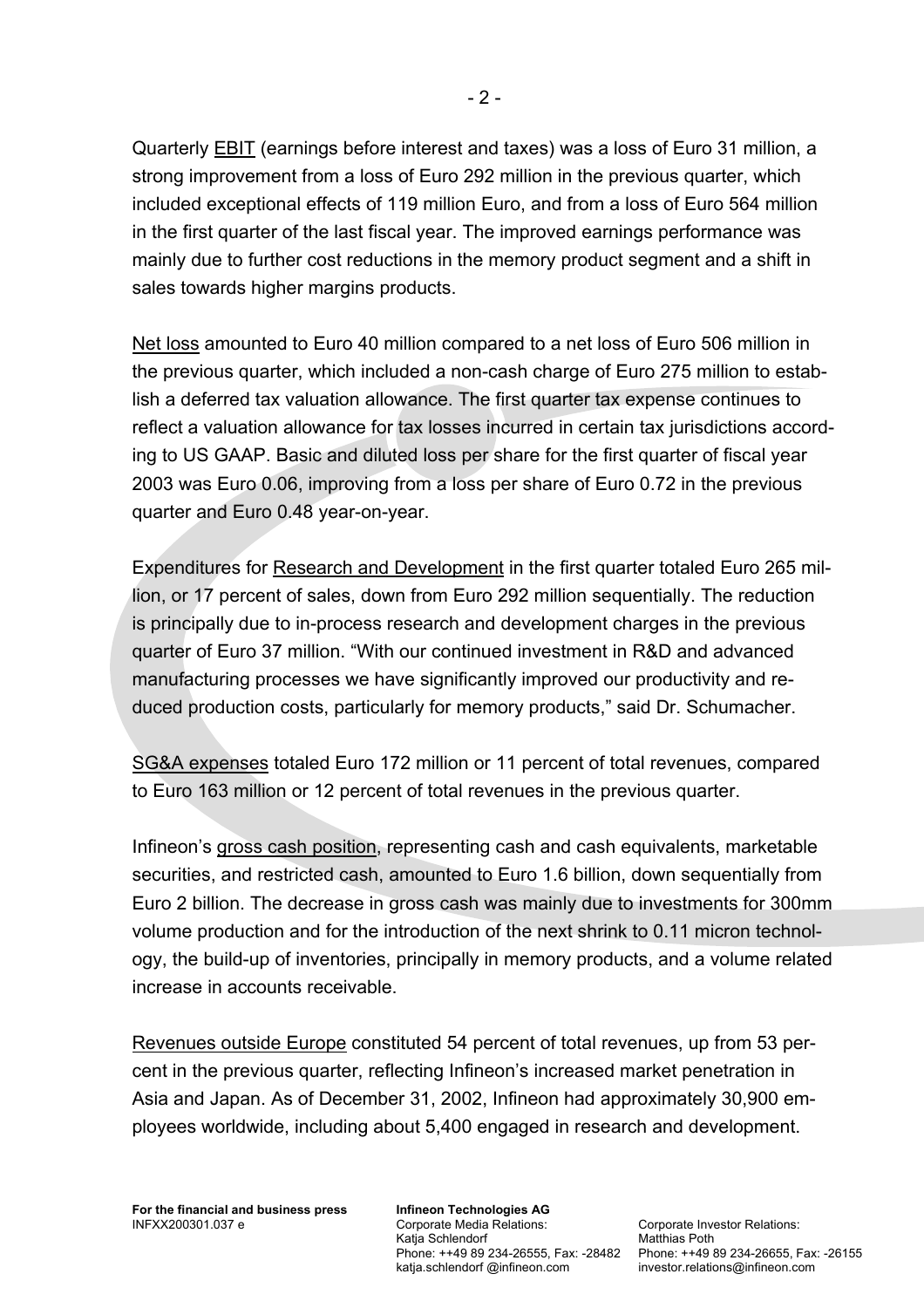### **Business Group Performance**

Effective November 1, 2002, Infineon merged its Wireless Solutions and Security and Chip Card ICs groups into a single group called Secure Mobile Solutions. Infineon believes that combining the operations of the two groups will enable it to better address the continuing convergence of the markets for security and mobile applications, for example in future generations of mobile phones. The merger also reflects the company's increased focus on providing integrated solutions under its recently announced "Agenda 5-to-1" corporate strategy. The integration of these two business groups is reflected in the following discussions and in the attached financial results tables, which have been reclassified for all earlier periods to reflect the new reporting structure.

The Automotive & Industrial group's first quarter revenues reached another all-time high of Euro 334 million, an increase of 4 percent sequentially and of 22 percent year-on-year. The increase resulted principally from stronger volume sales in power management & supply products as well as automotive power applications. EBIT improved sequentially to Euro 44 million compared to Euro 38 million in the previous quarter and to Euro 20 million year-on-year. The EBIT improvement was mainly due to continued cost reductions and productivity increases and was achieved in the face of significant pricing pressure in the automotive electronics market.

Infineon further penetrated the market for next generation engine management with improved sales of its 32bit TriCore microcontroller technology and also gained further market share for power management & supply applications, particularly in Asia. A successful restructuring of the sensors business has already improved that segment's sales, especially sales of magnetic and pressure sensors.

Wireline Communications revenues improved slightly to Euro 106 million in the fourth quarter, up 1 percent from the previous quarter, and up 28 percent yearon-year. The sequential revenue increase was due principally to improved sales of Ethernet over VDSL access technology in the Asian markets. EBIT improved to a loss of Euro 42 million from a loss of Euro 45 million in the previous quarter, and improved significantly from a loss of Euro 85 million year-on-year. The year-on-year improvement was principally driven by significantly improved sales volumes and cost savings.

**Infineon Technologies AG**  Corporate Media Relations: Katja Schlendorf katja.schlendorf @infineon.com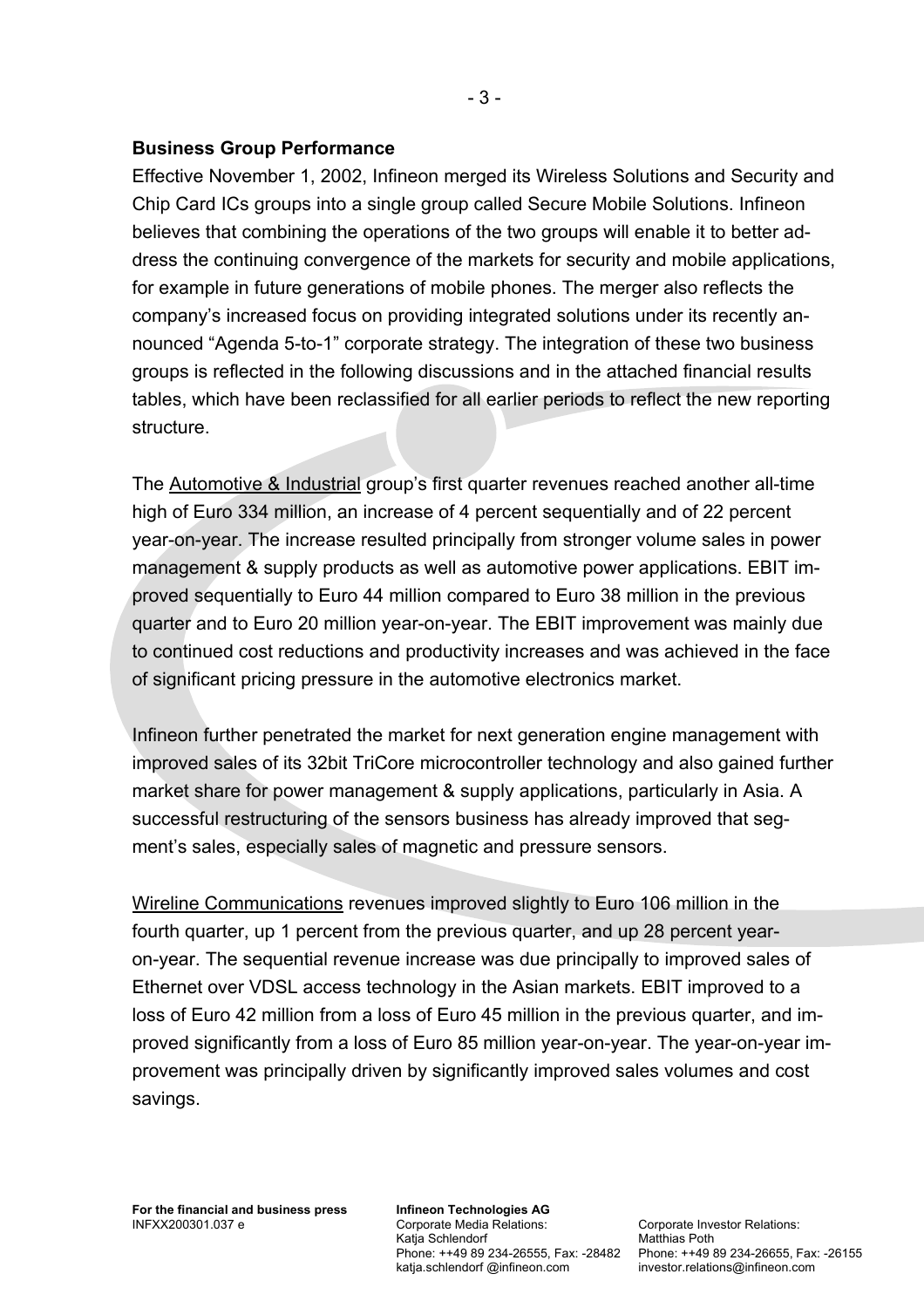Infineon further strengthened its position in the Asian markets as the leading vendor of next generation high-speed VDSL broadband access technology despite a continuing difficult market environment. Further reductions by global carriers in infrastructure investments negatively affected the market for wireline communication products, in particular hampering a recovery in demand for fiber optics and optical networking products. Infineon is the first vendor to introduce 10G XPAK transceivers for the fiber optics market, and expects the first sales of these products in the third quarter of this fiscal year.

Secure Mobile Solutions' first quarter revenues were Euro 412 million, up 11 percent from the previous quarter and up 44 percent compared to the first quarter of last year. The revenues increase was mainly driven by the stronger Christmas business for mobile phones. It also included the full quarter revenues from Ericsson Microelectronics, acquired in September 2002. EBIT amounted to a loss of Euro 28 million, compared to a loss of Euro 22 million in the previous quarter but improved from a loss of Euro 60 million year-on-year. The quarterly loss was mainly due to lower sales volumes and strong pricing pressure for chip card ICs, as well as integration costs and operating losses totaling Euro 34 million for the acquired Ericsson Microelectronics business. EBIT also included acquisition-related charges of Euro 5 million, compared to Euro 39 million in the prior quarter.

Infineon strengthened its position in the market for next generation mobile solutions with the introduction of a complete EDGE platform integrating the multimedia-capable baseband IC S-GOLD, the RF-chip SMARTi DC+ and a power management chip. The company announced a comprehensive alliance with Agere Systems for the development of fast wireless network solutions solutions (WLAN, IEEE 802.11a/b/g) including the cross licensing of intellectual property and a mutual supply agreement.

Infineon also received the Sesames Award, which honors the best technological innovation at the Cartes 2002 exhibition for one of its own microcontrollers for contactless chip card applications and another one that was jointly developed with Sony. The company strengthened its position as a supplier for the "Trusted Platform Module Alliance" with the design-in at an additional leading OEM.

The Memory Products group's first quarter revenues were Euro 542 million, a strong increase of 24 percent sequentially and of 89 percent over revenues for the first

**Infineon Technologies AG**  Corporate Media Relations: Katja Schlendorf katja.schlendorf @infineon.com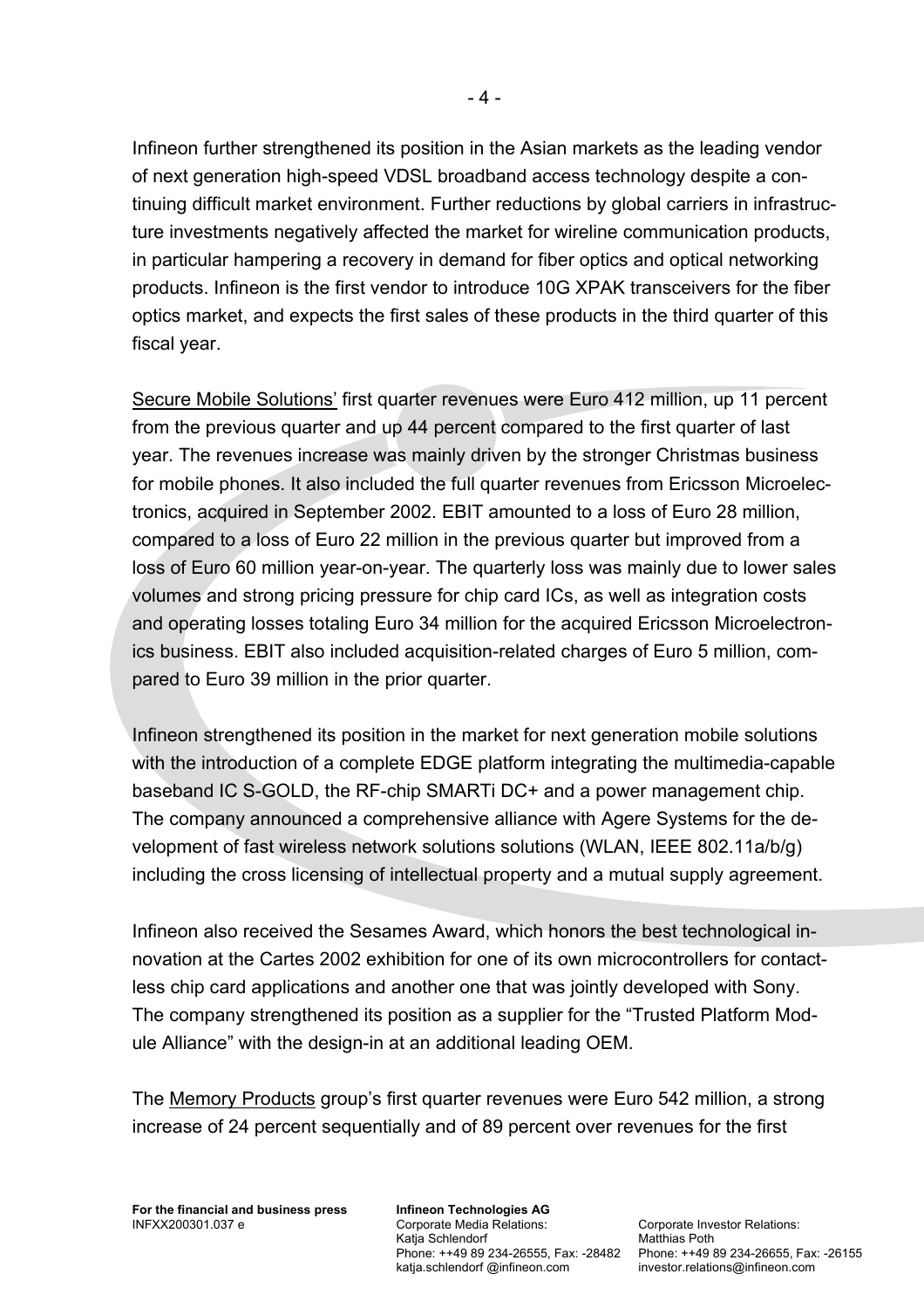quarter of the last fiscal year, mainly driven by improved demand. Sales also benefited from the access to recently established capacity co-operations, such as Winbond. EBIT improved significantly both sequentially and on a year-on-year basis to Euro 29 million, up from a loss of Euro 204 million in the previous quarter and up from a loss of Euro 375 million in the first quarter of the last fiscal year. The strong earnings improvement and return to profitability was primarily due to increased sales volumes, significantly improved manufacturing costs, and a better product mix.

Infineon further strengthened its world leadership for 300mm production by achieving the cost cross-over with regard to 200mm production (i.e., volume production on 300mm wafers became more cost efficient than on 200mm wafers) in its 300mm facility in Dresden. Volume production on 300mm has now reached more than 5,000 wafer starts per week and the company is well advanced in its conversion to 0.14 micron technology. Infineon has expanded its manufacturing partnership-network by entering into an agreement with Semiconductor Manufacturing International Corporation (SMIC) in China. Under the terms of the agreement, Infineon will provide its 0.14 micron DRAM trench technology to SMIC and SMIC will manufacture DRAM products exclusively for Infineon using this technology. Following the ramp-up of the SMIC facility, the cooperation will enable Infineon to increase its overall capacity by around 20,000 wafer starts per month by 2005. Infineon has also qualified its 512Mbit DDR components in 0.14-micron at all leading customers.

Infineon has decided to withdraw from the ProMOS joint venture in Hsinchu, Taiwan, due to repeated material breaches of contract by Mosel Vitelic. As of January 1, 2003, Infineon has discontinued its purchase of products from ProMOS. This withdrawal is not expected to affect Infineon's leading DRAM market position due to its other existing cooperations with Taiwanese partners and cost and productivity improvements.

In the Other operating segment, first quarter revenues were Euro 119 million, down 13 percent sequentially and up 27 percent year-on-year. EBIT improved to Euro 6 million compared to a loss of Euro 5 million in the previous quarter and a positive EBIT of Euro 15 million in the first quarter of fiscal year 2002.

In Corporate and Reconciliation, EBIT improved to a loss of Euro 40 million, from a loss of Euro 54 million in the prior quarter and from Euro 79 million a year ago, principally due to reduced idle capacity costs resulting from improved utilization.

**For the financial and business press**  INFXX200301.037 e

**Infineon Technologies AG**  Corporate Media Relations: Katja Schlendorf katja.schlendorf @infineon.com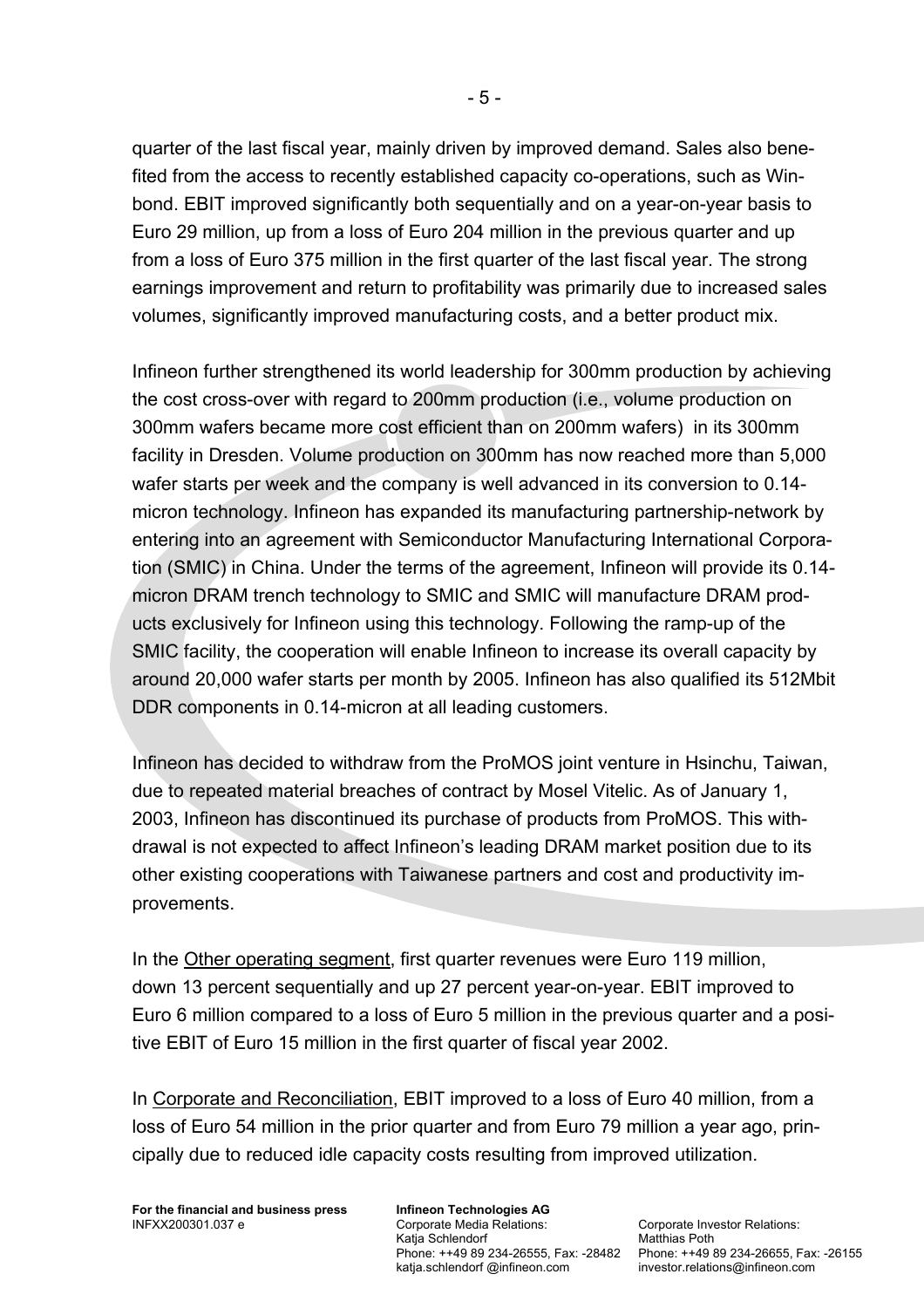## **Outlook for the first half of calendar year 2003**

"Although we see first signs of a positive market trend it is still too early to speak of a sustained overall market improvement. We look with cautious optimism into the future and expect a further stable development of demand in most segments. But we also expect an ongoing difficult market environment with continued pricing pressure in our wireline communications and secure mobile solutions segments in the first half of calendar year 2003," commented Dr. Schumacher.

For its secure mobile solutions segment, Infineon expects increased demand for GSM/GPRS mobile handsets in 2003. The company currently forecasts an increase to 440 million units sold in calendar year 2003. However, during the second quarter the company expects a slight decrease in sales volumes due to seasonally reduced demand after Christmas. For the security and chip card ICs market Infineon expects a seasonal weakness in demand and continued strong pricing pressure for security controllers used in mobile communications (SIM card ICs). However, for the second half of calendar year 2003 Infineon still expects an overall market improvement.

Further reductions of approximately 10 percent in capital expenditures for global wireline telecom infrastructure are expected for 2003 following a deterioration of approximately 37 percent in 2002, according to industry analysts. Restricted enterprise and carrier spending for network equipment is expected to continue to affect Infineon's fiber optics and optical networking businesses. However, as the DSL rollout gains momentum, the company expects to benefit from stronger demand for broadband access (ADSL, VDSL), especially in Asia and Japan.

Despite strong pricing pressure in the automotive electronics and automotive semiconductor markets, Infineon anticipates that further productivity increases combined with leading product performance in its automotive semiconductor business will enable the company to continuously gain market share. Infineon expects the strongest growth to be in power semiconductors and in power management and supply products.

Infineon anticipates that the second quarter of fiscal year 2003 will only see a slight increase of demand for memory products**,** following robust sales during the first quarter, which included the Christmas season. The development of prices will depend on the market's psychology and end-consumer behavior. A sustained improvement in prices during calendar year 2003 would require stronger demand from the corporate replacement cycle and increased infrastructure investments.

**For the financial and business press**  INFXX200301.037 e

**Infineon Technologies AG**  Corporate Media Relations: Katja Schlendorf katja.schlendorf @infineon.com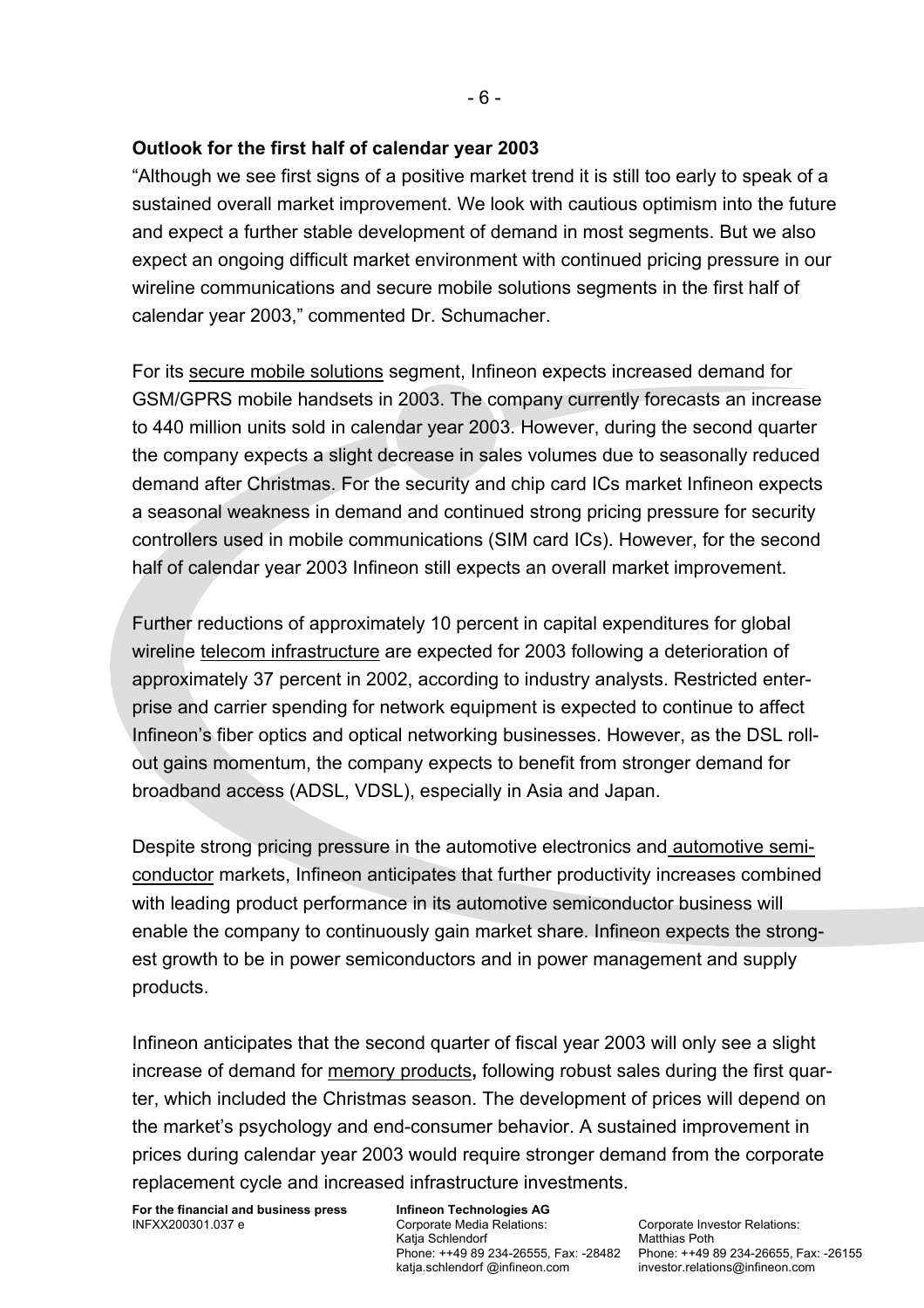"We are among the first who returned to profitability in the memory market. Our continued investment in technology for 300mm production is beginning to pay off. We are confident that our successful shrink roadmap combined with the expansion of our strategic manufacturing cooperations will enable us to gain further market share and establish Infineon as a top three player in the global DRAM market in the foreseeable future," said Dr. Schumacher.

**Infineon Technologies AG**  Corporate Media Relations: Katja Schlendorf Phone: ++49 89 234-26555, Fax: -28482 katja.schlendorf @infineon.com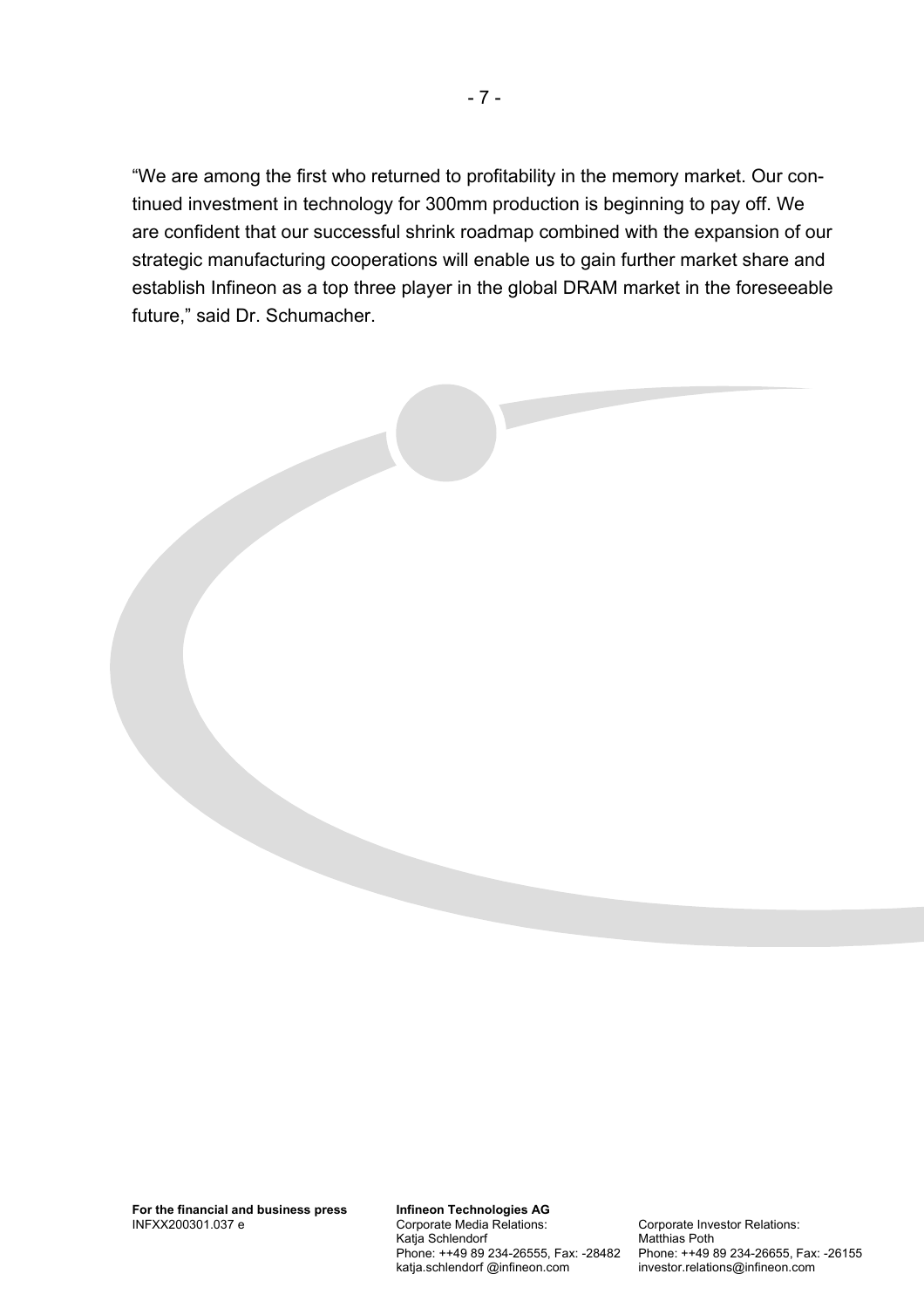#### **FINANCIAL INFORMATION According to US GAAP – Unaudited**

### **Consolidated Statements of Operations**

|                                                            |            | 3 months ended |            |  |  |
|------------------------------------------------------------|------------|----------------|------------|--|--|
| in Euro million                                            | 12/31/2001 | 09/30/2002     | 12/31/2002 |  |  |
| Net sales                                                  | 1.034      | 1.384          | 1.523      |  |  |
| Cost of goods sold                                         | (1.132)    | (1.241)        | (1.121)    |  |  |
| Gross (loss) profit                                        | (98)       | 143            | 402        |  |  |
| Research and development expenses                          | (267)      | (292)          | (265)      |  |  |
| Selling, general and administrative expenses               | (164)      | (163)          | (172)      |  |  |
| Restructuring charges                                      | (13)       | (9)            | (1)        |  |  |
| Other operating income (expense), net                      | 33         | 3              | (7)        |  |  |
| <b>Operating loss</b>                                      | (509)      | (318)          | (43)       |  |  |
| Interest (expense) income, net                             | (2)        | (8)            |            |  |  |
| Equity in (losses) earnings of associated companies        | (32)       | (9)            | 16         |  |  |
| Gain on associated company share issuance                  |            | 18             |            |  |  |
| Other (expense) income                                     | (23)       | 17             | (4)        |  |  |
| Minority interests                                         |            | 2              | 2          |  |  |
| Loss before income taxes                                   | (565)      | (298)          | (28)       |  |  |
| Income tax benefit (expense)                               | 234        | (208)          | (12)       |  |  |
| <b>Net loss</b>                                            | (331)      | (506)          | (40)       |  |  |
| Weighted average of outstanding shares - basic and diluted | 692        | 702            | 721        |  |  |
| Loss per share - basic and diluted                         | (0, 48)    | (0, 72)        | (0, 06)    |  |  |

# **Regional Sales Development**

|                      |            | 3 months ended |            |
|----------------------|------------|----------------|------------|
| Regional sales in %* | 12/31/2001 | 09/30/2002     | 12/31/2002 |
| Germany              | 30%        | 27%            | 26%        |
| <b>Other Europe</b>  | 22%        | 20%            | 20%        |
| America (NAFTA)      | 21%        | 22%            | 22%        |
| Asia / Pacific       | 27%        | 30%            | 32%        |
| Other                | $0\%$      | 1%             | 0%         |
| <b>Total</b>         | 100%       | 100%           | 100%       |
| <b>Europe</b>        | 52%        | 47%            | 46%        |
| Non-Europe           | 48%        | 53%            | 54%        |

\* Effective from FY 2003 the Eastern European countries are included in "Other Europe" and were previously reflected in "Other". Prior period amounts have been reclassified to be consistent with the current presentation.

**Infineon Technologies AG**  Corporate Media Relations: Katja Schlendorf Phone: ++49 89 234-26555, Fax: -28482 katja.schlendorf @infineon.com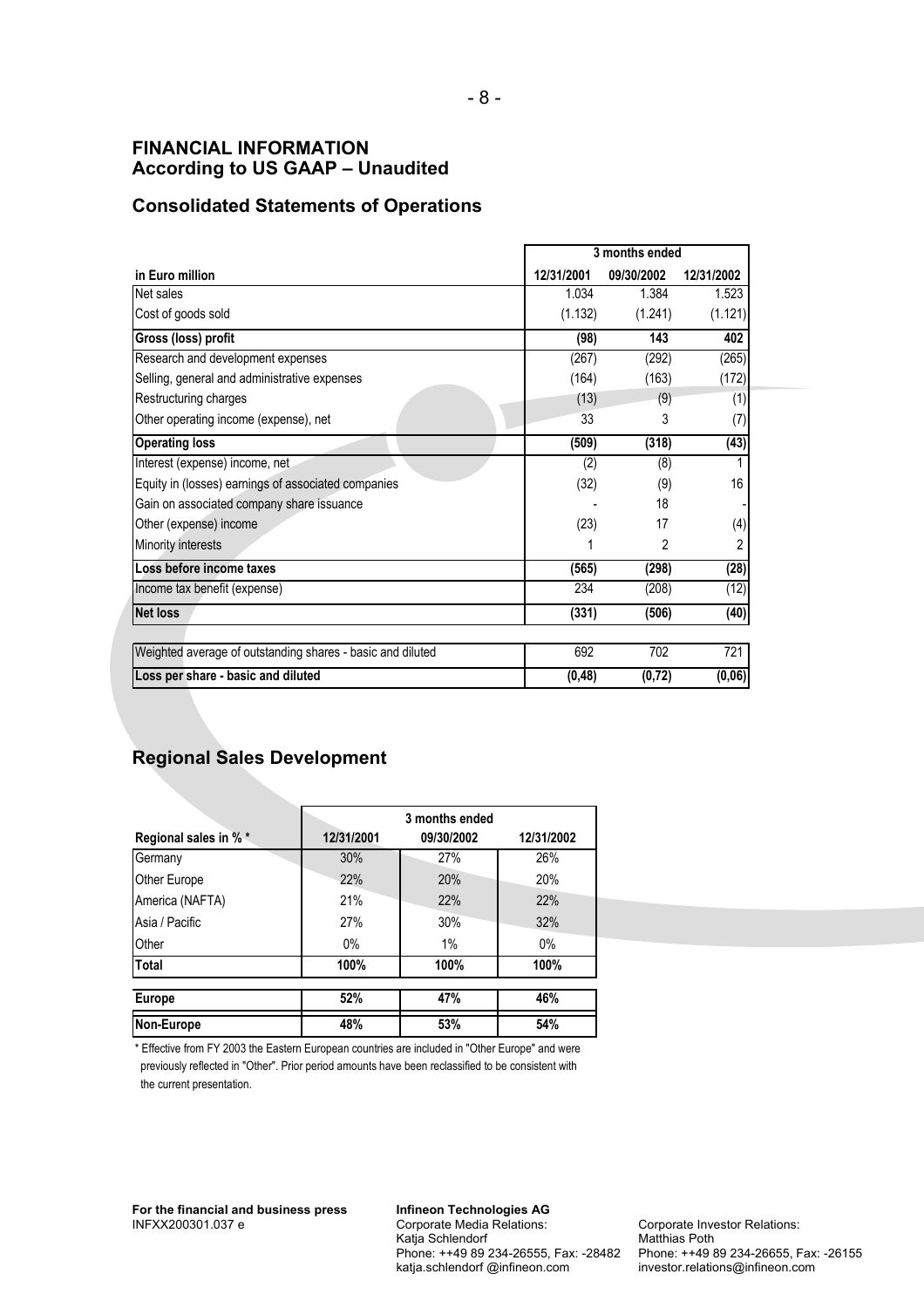#### **Segment results**

|                                |                      | 3 months ended |            |             | 3 months ended |          |
|--------------------------------|----------------------|----------------|------------|-------------|----------------|----------|
| Net sales in Euro million      | 12/31/2001           | 12/31/2002     | +/- in %   | 09/302002 * | 12/31/2002     | +/- in % |
| <b>Wireline Communications</b> | 83                   | 106            | 28         | 105         | 106            |          |
| Secure Mobile Solutions        | 286                  | 412            | 44         | 370         | 412            | 11       |
| Automotive and Industrial      | 273                  | 334            | 22         | 321         | 334            | 4        |
| <b>Memory Products</b>         | 287                  | 542            | 89         | 437         | 542            | 24       |
| Other                          | 94                   | 119            | 27         | 137         | 119            | (13)     |
| Corporate and Reconciliation   | 11                   | 10             | (9)        | 14          | 10             | (29)     |
| Infineon consolidated          | 1.034                | 1.523          | 47         | 1.384       | 1.523          | 10       |
|                                |                      |                |            |             |                |          |
|                                |                      | 3 months ended |            |             | 3 months ended |          |
| <b>EBIT in Euro million</b>    | 12/31/2001<br>$\ast$ | 12/31/2002     | $+/-$ in % | 09/302002 * | 12/31/2002     | +/- in % |
| Wireline Communications **     | (85)                 | (42)           | 51         | (45)        | (42)           |          |
| Secure Mobile Solutions ***    | (60)                 | (28)           | 53         | (22)        | (28)           | (27)     |
| Automotive and Industrial      | 20                   | 44             | 120        | 38          | 44             | 16       |
| <b>Memory Products</b>         | (375)                | 29             | $- - -$    | (204)       | 29             |          |
| Other                          | 15                   | 6              | (60)       | (5)         | 6              |          |
| Corporate and Reconciliation   | (79)                 | (40)           | 49         | (54)        | (40)           | 26       |

\* Prior period segment results have been reclassified to be consistent with the current period presentation and organizational structure.

\*\* Includes acquisition related expenses (amortization of acquired intangible assets, goodwill, deferred compensation and in-process R&D) of Euro 14 million and Euro 5 million for the three months ended 12/31/2001 and 12/31/2002, respectively, as well as Euro 9 million for the three months ended 09/30/2002.

\*\*\* Includes acquisition related expenses of Euro 0 million and Euro 5 million for the three months ended 12/31/2001 and 12/31/2002, respectively, as well as Euro 39 million for the three months ended 09/30/2002.

#### **EBIT**

EBIT is defined as earnings (loss) before interest, minority interest and taxes.

EBIT is determined as follows from the statement of operations, without adjustment to the US GAAP amounts presented:

|                                  | 3 months ended |            |            |
|----------------------------------|----------------|------------|------------|
| in Euro million                  | 12/31/2001     | 09/30/2002 | 12/31/2002 |
| Loss before income taxes         | (565)          | (298)      | (28)       |
| - Minority interests             |                |            | (2)        |
| - Interest (expense) income, net |                |            | (1)        |
| <b>EBIT</b>                      | (564)          | (292)      | (31)       |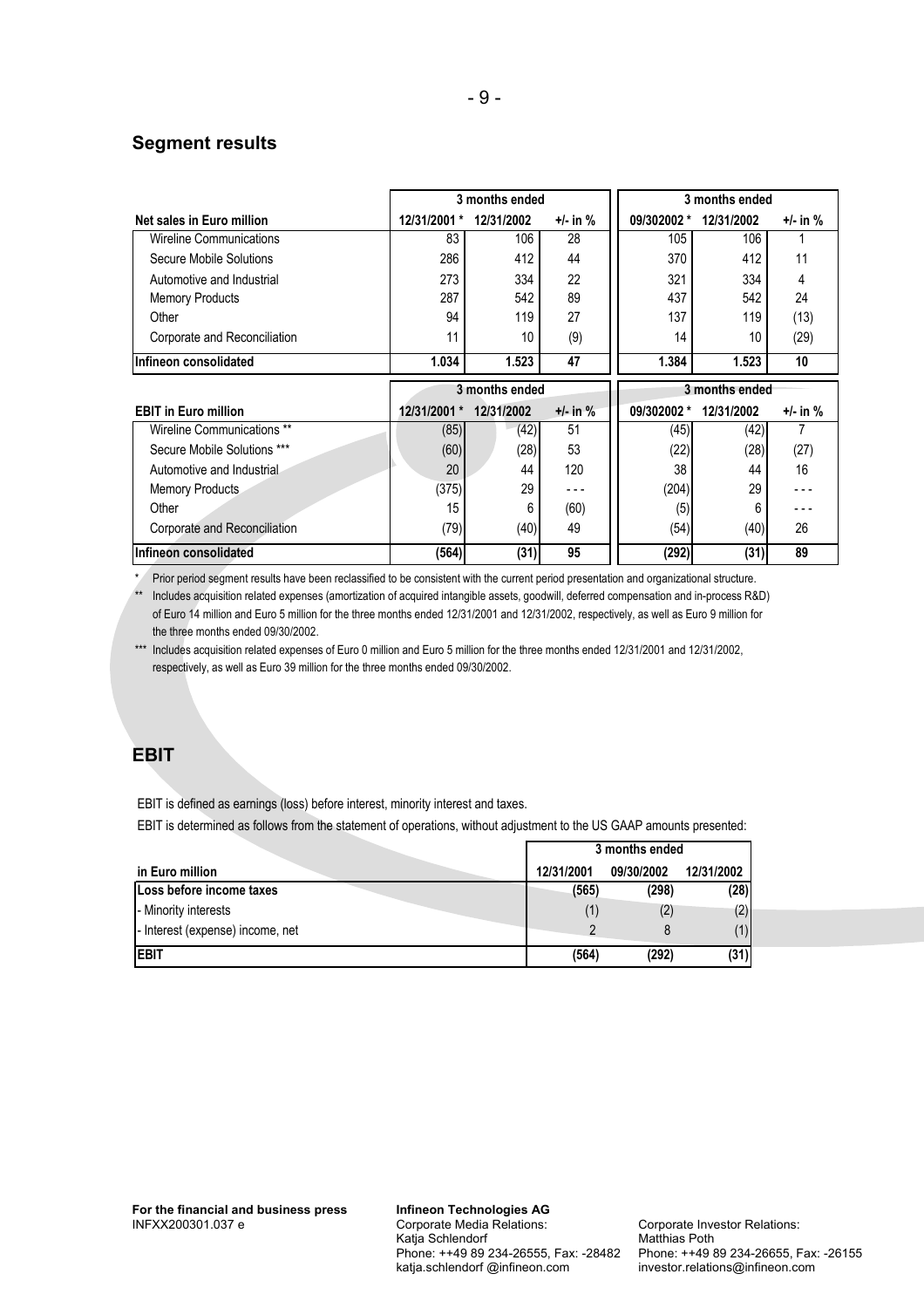#### **Consolidated Balance Sheets**

| in Euro million                        | 09/30/2002 | 12/31/2002 |
|----------------------------------------|------------|------------|
| <b>Assets</b>                          |            |            |
| Current assets:                        |            |            |
| Cash and cash equivalents              | 1.199      | 851        |
| Marketable securities                  | 738        | 712        |
| Trade accounts receivable, net         | 758        | 866        |
| Inventories                            | 891        | 1.074      |
| Deferred income taxes                  | 82         | 110        |
| Other current assets                   | 523        | 497        |
| <b>Total current assets</b>            | 4.191      | 4.110      |
| Property, plant and equipment, net     | 4.491      | 4.416      |
| Long-term investments, net             | 708        | 743        |
| Restricted cash                        | 70         | 70         |
| Deferred income taxes                  | 787        | 759        |
| Other assets                           | 671        | 668        |
| <b>Total assets</b>                    | 10.918     | 10.766     |
|                                        |            |            |
| in Euro million                        | 09/30/2002 | 12/31/2002 |
| Liabilities and shareholders' equity   |            |            |
| Current liabilities:                   |            |            |
| Short-term debt and current maturities | 120        | 108        |
| Trade accounts payable                 | 1.197      | 1.165      |
| <b>Accrued liabilities</b>             | 508        | 490        |
| Deferred income taxes                  | 21         | 21         |
| Other current liabilities              | 537        | 534        |
| <b>Total current liabilities</b>       | 2.383      | 2.318      |
| Long-term debt                         | 1.710      | 1.712      |
| Deferred income taxes                  | 58         | 59         |
| Other liabilities                      | 609        | 606        |
| <b>Total liabilities</b>               | 4.760      | 4.695      |
| <b>Total shareholders' equity</b>      | 6.158      | 6.071      |

**Infineon Technologies AG**  Corporate Media Relations: Katja Schlendorf Phone: ++49 89 234-26555, Fax: -28482 katja.schlendorf @infineon.com